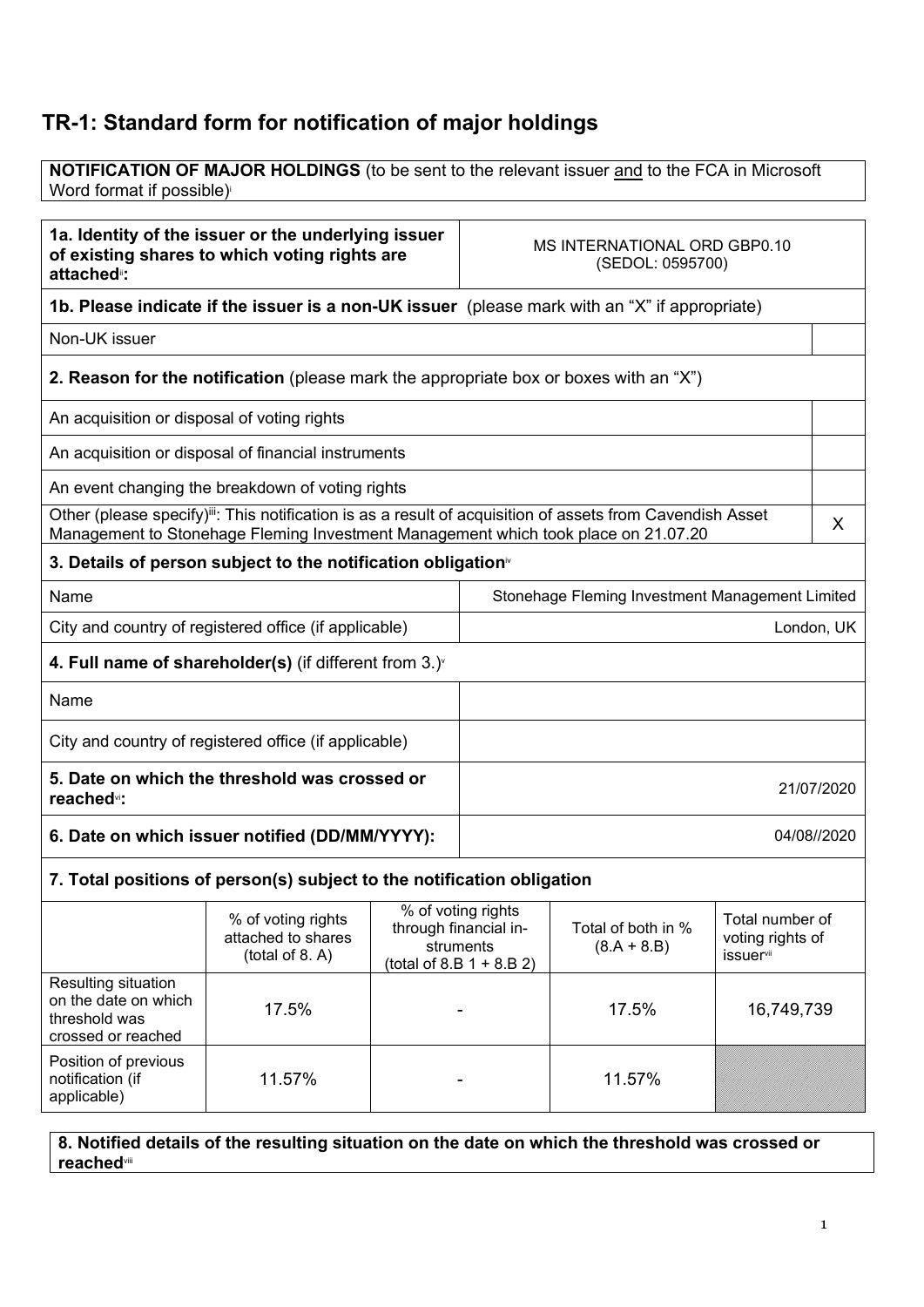| A: Voting rights attached to shares                |                                                               |                                                                       |                                                               |                                                                       |
|----------------------------------------------------|---------------------------------------------------------------|-----------------------------------------------------------------------|---------------------------------------------------------------|-----------------------------------------------------------------------|
| Class/type of<br>shares<br>ISIN code (if possible) | Number of voting rightsix                                     |                                                                       | % of voting rights                                            |                                                                       |
|                                                    | <b>Direct</b><br>(Art 9 of Directive<br>2004/109/EC) (DTR5.1) | <b>Indirect</b><br>(Art 10 of Directive<br>2004/109/EC)<br>(DTR5.2.1) | <b>Direct</b><br>(Art 9 of Directive<br>2004/109/EC) (DTR5.1) | <b>Indirect</b><br>(Art 10 of Directive<br>2004/109/EC)<br>(DTR5.2.1) |
| <b>Ordinary Shares</b><br>GB0005957005             | 2,930,784                                                     |                                                                       | 17.5%                                                         |                                                                       |
|                                                    |                                                               |                                                                       |                                                               |                                                                       |
|                                                    |                                                               |                                                                       |                                                               |                                                                       |
| <b>SUBTOTAL 8. A</b>                               | 2,930,784                                                     |                                                                       | 17.5%                                                         |                                                                       |

| B 1: Financial Instruments according to Art. 13(1)(a) of Directive 2004/109/EC (DTR5.3.1.1 (a)) |                                      |                                          |                                                                                                        |                    |
|-------------------------------------------------------------------------------------------------|--------------------------------------|------------------------------------------|--------------------------------------------------------------------------------------------------------|--------------------|
| <b>Type of financial</b><br>instrument                                                          | <b>Expiration</b><br>$date^{\times}$ | Exercise/<br><b>Conversion Period</b> xi | <b>Number of voting rights</b><br>that may be acquired if<br>the instrument is<br>exercised/converted. | % of voting rights |
|                                                                                                 |                                      |                                          |                                                                                                        |                    |
|                                                                                                 |                                      |                                          |                                                                                                        |                    |
|                                                                                                 |                                      |                                          |                                                                                                        |                    |
|                                                                                                 |                                      | <b>SUBTOTAL 8. B 1</b>                   |                                                                                                        |                    |

| B 2: Financial Instruments with similar economic effect according to Art. 13(1)(b) of Directive<br>2004/109/EC (DTR5.3.1.1 (b)) |                                      |                                             |                                                     |                            |                    |
|---------------------------------------------------------------------------------------------------------------------------------|--------------------------------------|---------------------------------------------|-----------------------------------------------------|----------------------------|--------------------|
| <b>Type of financial</b><br>instrument                                                                                          | <b>Expiration</b><br>$date^{\times}$ | Exercise/<br><b>Conversion</b><br>Period xi | <b>Physical or</b><br>cash<br><b>settlement</b> xii | Number of<br>voting rights | % of voting rights |
|                                                                                                                                 |                                      |                                             |                                                     |                            |                    |
|                                                                                                                                 |                                      |                                             |                                                     |                            |                    |
|                                                                                                                                 |                                      |                                             |                                                     |                            |                    |
|                                                                                                                                 |                                      |                                             | <b>SUBTOTAL</b><br>8.B.2                            |                            |                    |

| 9. Information in relation to the person subject to the notification obligation (please mark the |  |
|--------------------------------------------------------------------------------------------------|--|
| applicable box with an "X")                                                                      |  |

Person subject to the notification obligation is not controlled by any natural person or legal entity and does not control any other undertaking(s) holding directly or indirectly an interest in the (underlying) issuerxili  $X$